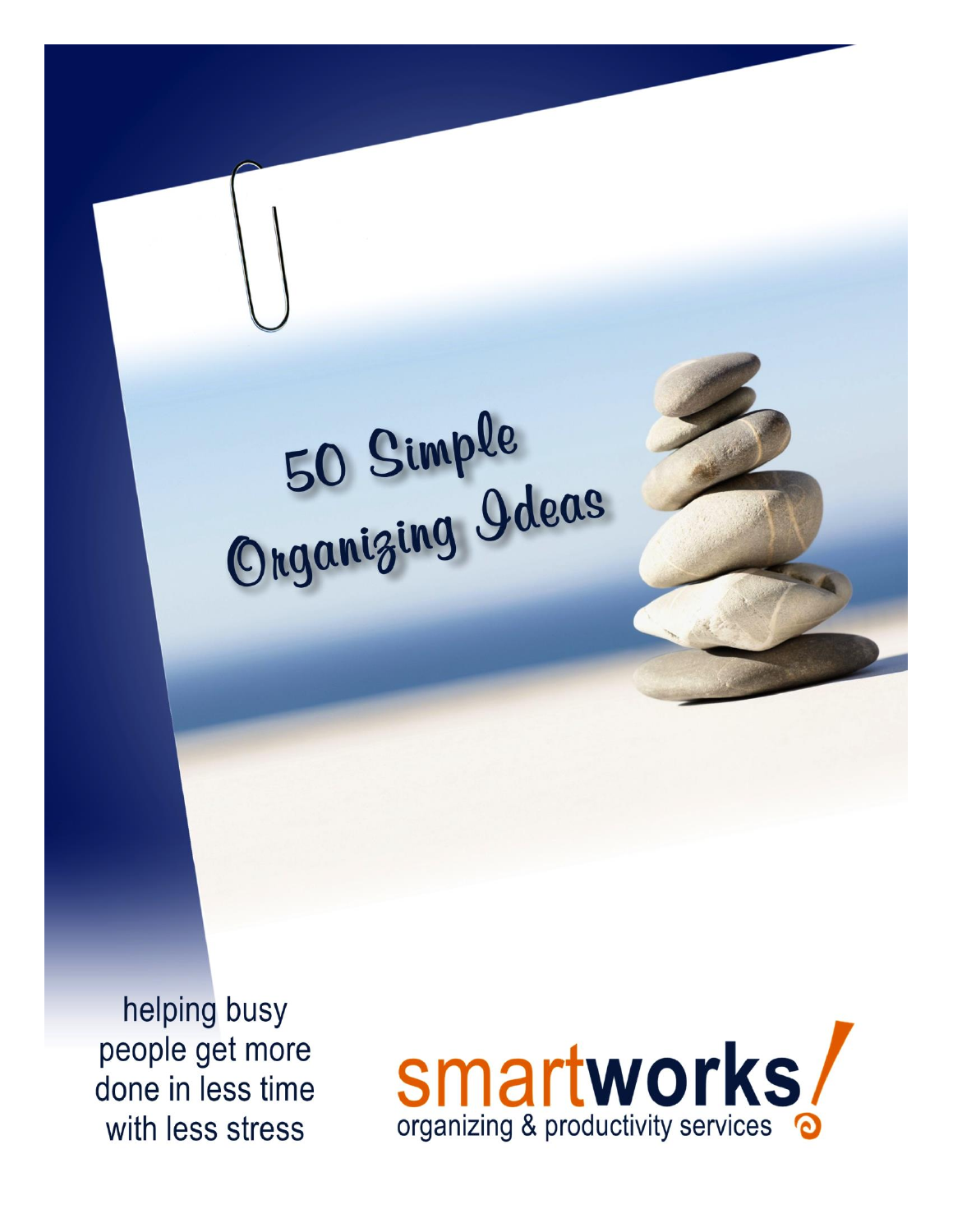Here are just a few, simple ideas that can help you get better organized. These handy organizing tips will get you back on track in no time at all. Don't overdo it though, just pick a few to start with and watch the results! Being organized leaves your mind free for other things and allows plenty of time for all you want to do, so give these a try. By implementing just a few, I guarantee you will soon feel in control.

# **General organizing tips**

# 1 **Create a 'home' for everything**

If you don't know where something belongs, how do you know where to put it? Then if you need something, how do you know where to find it? Make a home for everything If you don't have enough room for homes for all your stuff … you have too much stuff

# **Store similar items together**

2 Store similar items together<br>Categorization is important when you are getting organized. Keep all bill paying supplies in one place. Gather all of your craft supplies in one basket. Corral related things so that when you do something, everything will be easily accessible.

# 3 **Use one calendar**

The biggest mistake people make when using calendars is keeping more than one. Keeping business, personal and family activities on one calendar will eliminate missed appointments and scheduling conflicts.

# 4 **Determine your goals**

Before you start anything, determine its goal. If you don't know where you are going, how will you ever get there?

5

7

## **Plan your meals**

Plan your meals before your write out your shopping list. It will save time and money because you'll know exactly what you need, and will eliminate those unplanned purchases.

# 6 **Put things away each day**

It really only takes a few seconds to put things back where they belong. If you can't put items back immediately, make a pile of stuff to put away at the end of the day before you sit down to relax for the evening.

## **Decide now**

Most clutter is simply deferred decisions. 'I don't have time to decide where this belongs, so I'll just put this here … for now.' Trouble is 'for now' can become 'forever. Decide where it belongs and put it there. I guarantee it will only take you a few seconds longer, and will eliminate large piles of deferred decisions to deal with down the road.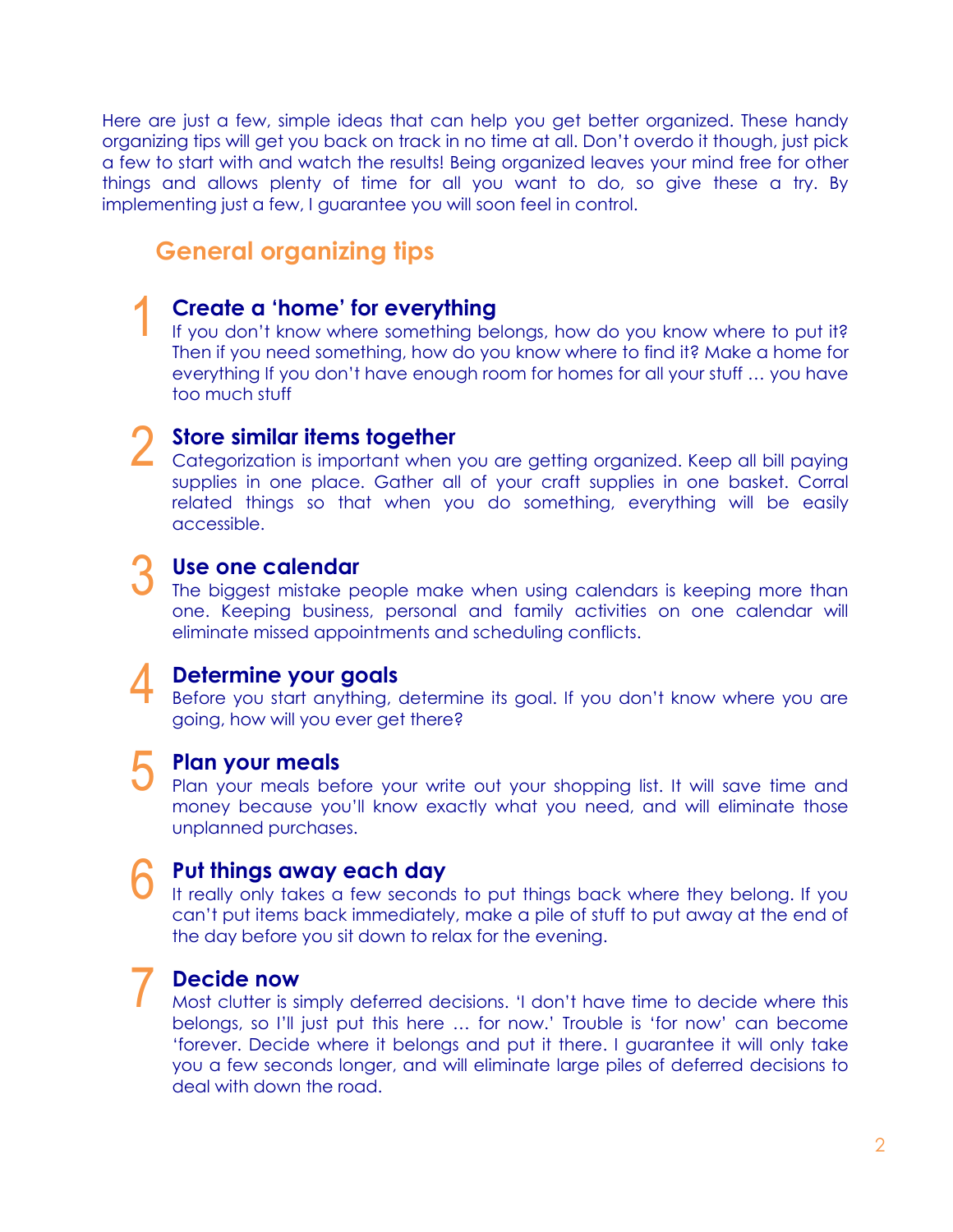# 8

# **Toss out old reading material**

Go through your reading stack. Get rid of outdated newspapers. Ditch magazines older than 6 months. Yes I know there's probably a lot of valuable information in those magazines, but how will you ever find what you need when you need it?

# 9 **Buy low maintenance stuff**

Are you making a lot of work for yourself by keeping items around that are high maintenance? Before you bring a new item into your home, ask yourself how much time, expense, care and maintenance will be dragged out of you.

# 10 **Dump junk mail immediately**

You know what it looks like so don't even open it. Junk belongs in the trash.

# **Enlist your friends and family**

Does your house need to be painted? A great way to get the job done quickly is to throw a painting party – or whatever-big-job-you-need-done party. They supply the help … you supply the pizza, sandwiches, beverages and dessert.

# **Have the proper tools on hand**

It's too difficult to do a job right when the tools are not on hand, or if you're improperly equipped. Purchase several pairs of scissors (one pair per room), pens that work, etc. Keep a pad of paper and a good supply of pens by every phone base in your home.

# 13 **Create an effective work area**

Create a pleasant, well-equipped work area. Whether it's a nook, cranny or a large office, your work area should be conducive to performing the job at hand. It should contain all necessary supplies and equipment within arms reach or in easily accessible areas.

14 Use containers to corral stuff<br>Inexpensive baskets and bins purchased at your local Dollar store can provide you with some of the best organizing tools. Put like items together into one. How about your most-used spices in a basket that you can easily slide out of the cupboard to access. Containers make it easy to keep your stuff organized.

# 15 **Be ruthless**

If you haven't used an item in the last year you are not likely to need it again. Do you really want a clutter free, streamlined home or not?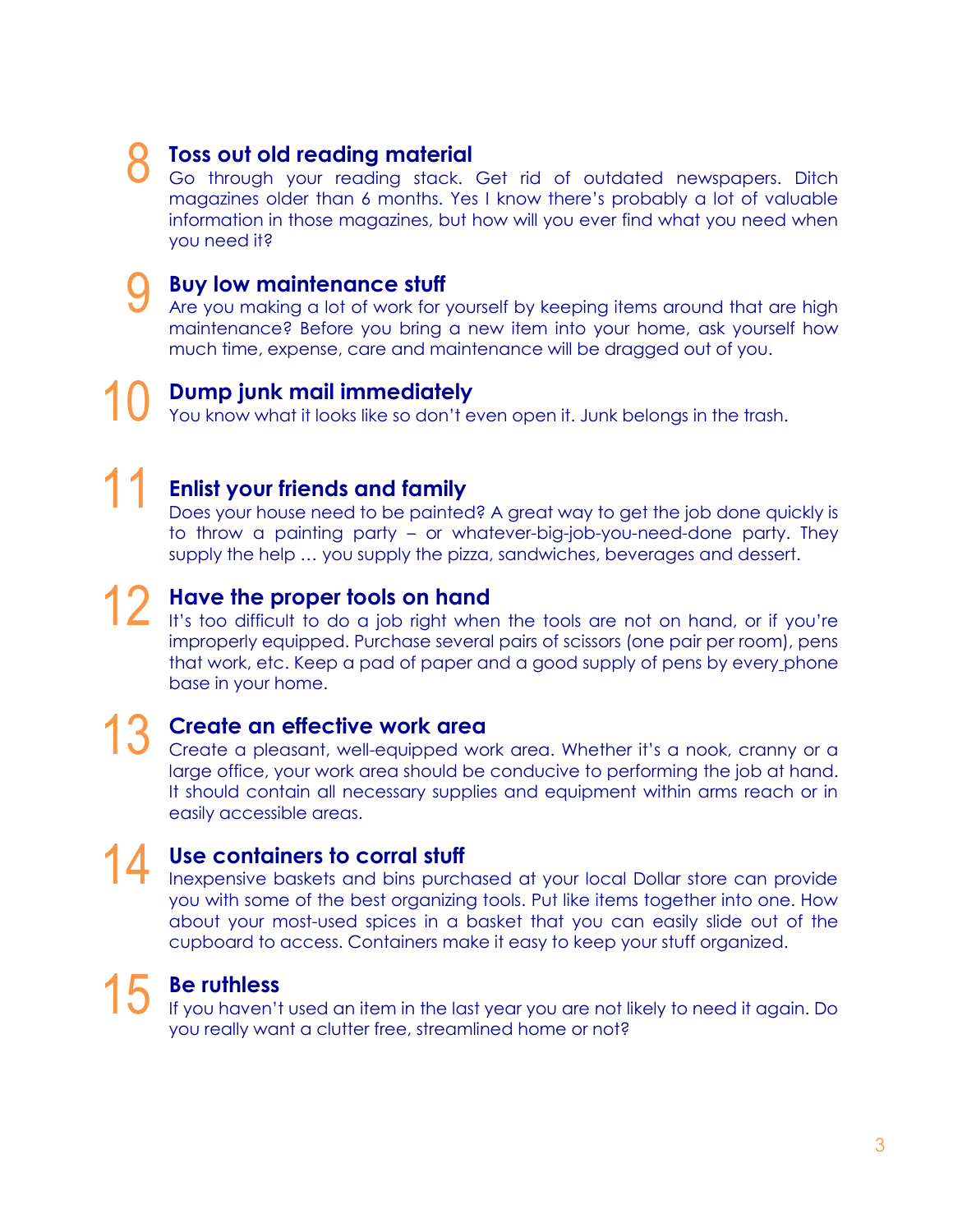# **Quit buying stuff**

Stop and think. Ask yourself: Do I really need this and have I got somewhere to keep this? Will I really use this? Do I want to be responsible for storing, cleaning and maintaining yet another item? Don't shop unconsciously anymore. Some people work on a one in, one out system.

# 17 **Put away 50 percent of your ornaments**

Not only will this give your home a more modern minimalist look, you will get your dusting done in half the time. What about the ornaments you put away? Change them around from time to time, so that you can re-enjoy your precious mementos.

# **Handy tips for the bed and bath**

# 18 **Clean out your closet**

Dressing each morning from a closet that is chaotic affirms that your life is chaotic. Organizers for shoes, hats, sweaters, gloves, belts, scarves, pants, handbags and ties can generate an incredible return on investment by blessing you with more time and less stress in the "search and hunt" process.

# 19 **Be realistic**

Don't keep clothes with the hope that you'll lose weight. If you do, chances are they will either be out of style, or you'll want to reward yourself with new items. Get rid of them, and take better care of the clothes you do have.

## 20 **Throw out all your wire hangers** Use only plastic, wooden or padded hangers. Wire hangers do not properly support clothes and often bend or sag, resulting in a messy-looking closet, not to mention creases.

# **Create a sense of serenity**

Your bedroom is where you retreat at the end your day. Shouldn't this space be clutter free? If your intimate space is visually disorganized, you have a constant reminder to "do something." It requires a lot of energy to suppress the nagging reminders to "do something." Clean out under your bed, behind the dressers and even in the drawers. Are there items in your bedroom that needn't be there? Assign them new 'homes' in other areas of your home. Any amount of disorganization detracts from your room's serenity. You'll awaken refreshed from a good nights' sleep when you're not surrounded by clutter.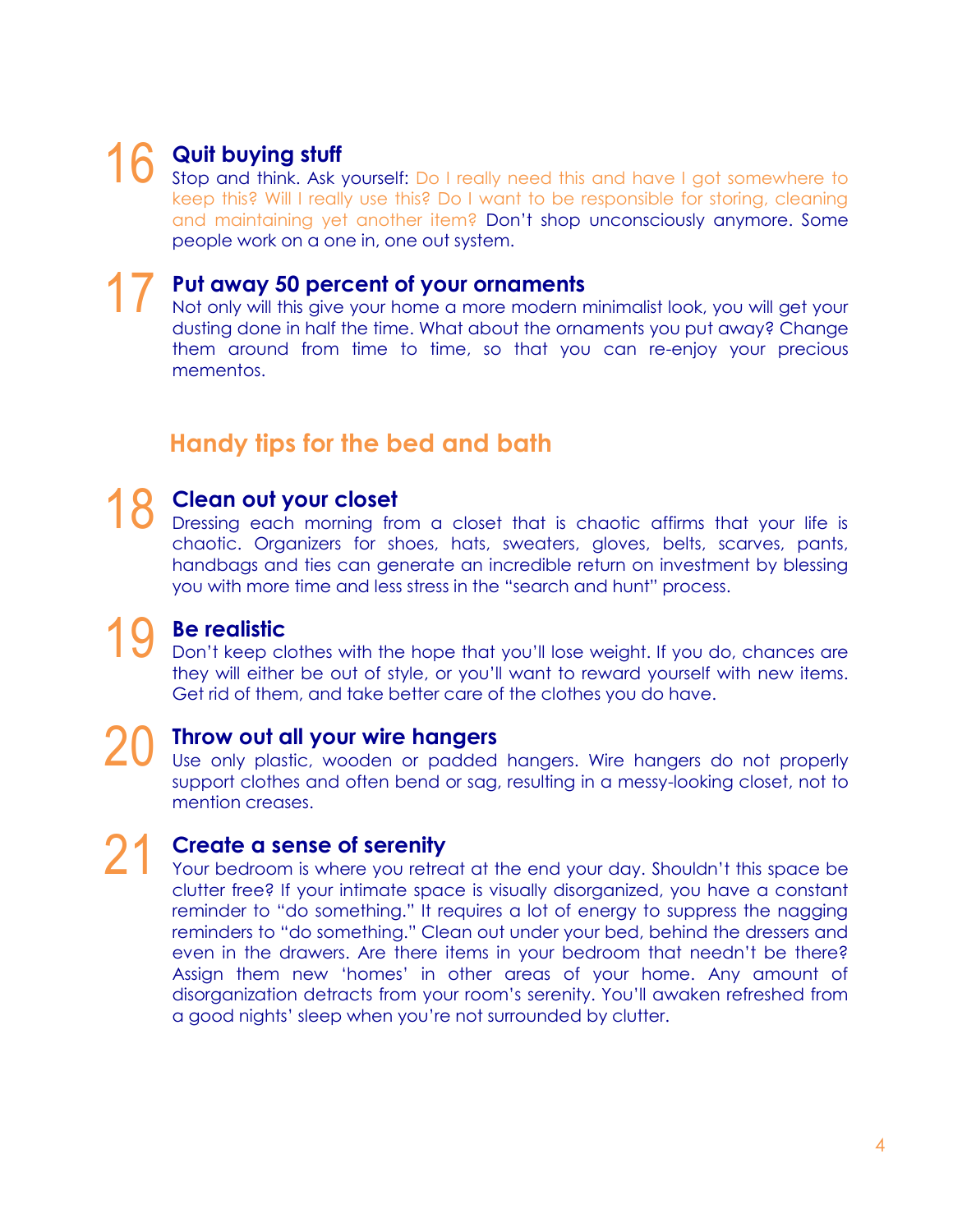# 22 **Streamline your morning**

Your morning routine should energize you for the day, not wear you out before you've even begun. Toss those old tubes of lipstick you no longer use. Experts tell us our make up needs to be replaced about every six months because of bacteria that grows on it – how long have some of those compacts been around for? Clear out your drawers and only put in what is essential to your daily routine. Half-used shampoo that you no longer use – donate it to a homeless shelter, and while you're at it, the shelter could also use all those sample packs of cleansers and shampoos you've been hoarding all these years. You don't need them.

23 Clean as you go<br>
Wipe down the tile after you shower, or better yet, there are excellent products on the market that allow you to spray the tile after showering and voila! You've just cut down your bathroom cleaning in half. Keep a container of disinfectant wipes under the sink for quick sparkle and shine. Use old dryer sheets to wipe up the hair off of the floor. This takes about a minute, and your bathroom will look like it's just been fresh cleaned every day!

# **Tips for handling paper and files**

# 24 **Centralize your notes**

Keep all of your notes to yourself in a single place, whether in a notebook, a paper organizer, or on your computer. My favorite tool is a spiral notebook that I keep by my phone. It's handy for all my notes, messages and miscellaneous phone numbers that I don't necessarily want to store in my phone directory.

# 25 **Set up an action file for sorting mail**

Use a table top file box and make a file for each of the following: TO PAY, TO DO, TO READ, TO FILE. Use whatever titles make most sense to you. Here are a few other categories you can use as well: TO PAY, TO ANSWER, TO ATTEND (as in go to i.e. tickets you want to purchase for an upcoming event, or also to look into an event or course). These are active files, so paper should always be attended to then moved out of these file folders into their permanent home.

# 26 **Don't overstuff filing cabinets**

There's nothing worse than having to file papers in a file cabinet that is overloaded. Leave enough room in the drawers so that you're not using all your energy to get a piece of paper in or out. Leave at least three inches of space in the file drawer. Remember 80% of what we file is never even looked at again! Maybe it's time to purge the old files.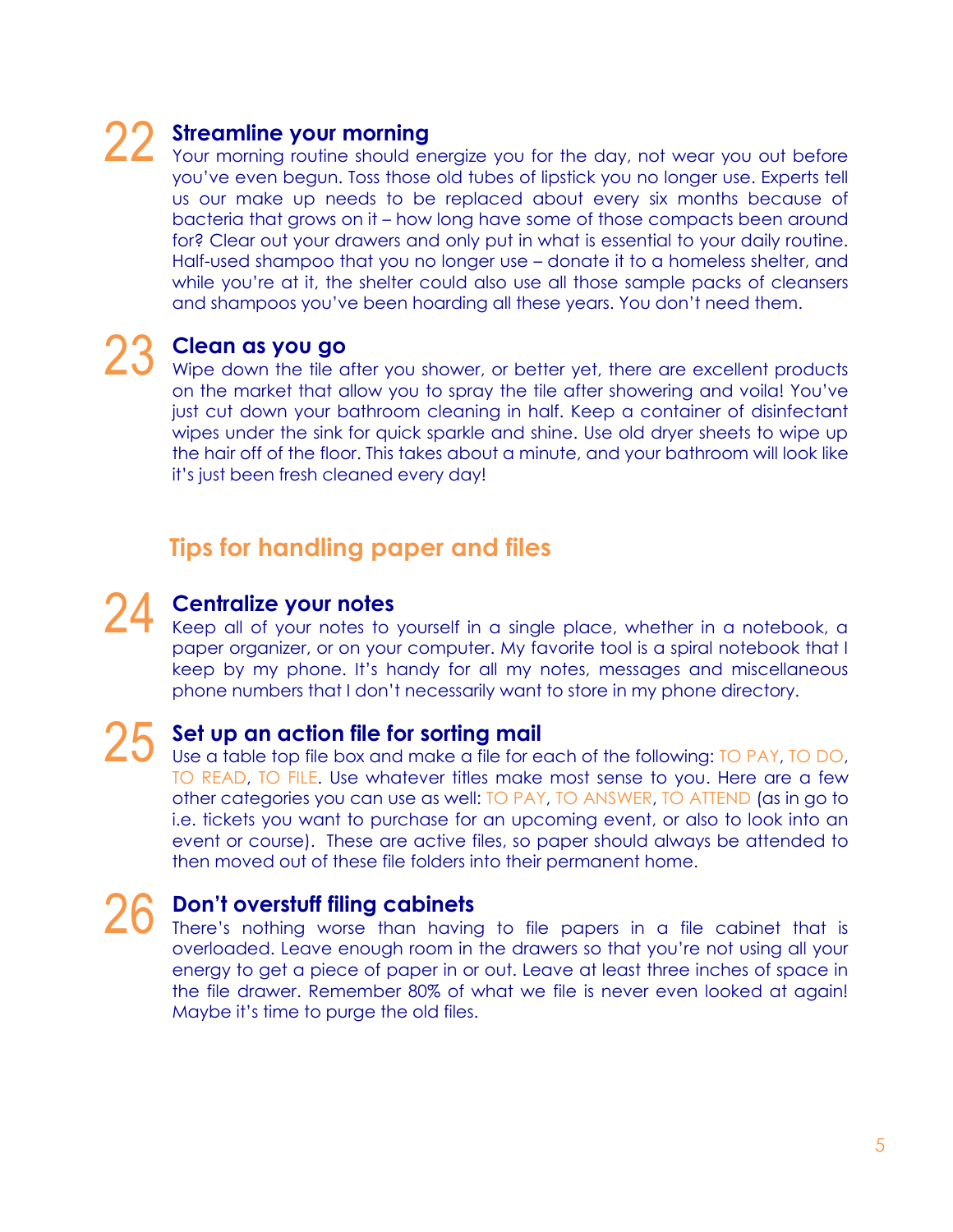# **Categorize your files**

First, decide on broad categories according to the particular work materials in your office. Then, file alphabetically or chronologically within these categories.

# **Time management tips**

28 Leave some breathing room<br>28 When organizing your schedule, don't jam-pack it full of tasks, activities and appointments. If you do, you will constantly be running around like a chicken without a head and you're bound to fall way behind every single day. Allow some time for things that may take longer than expected to complete, unexpected tasks, traffic delays, telephone hold, thinking moments, or simply a few minutes to relax and re-energize.

29 Determine your best time for tackling tough tasks<br>Use your most productive time to do your most productive work. Tackle your most difficult or important work during the time of day when you are at your best and you're more likely to complete it.

30 Make the most of idle time<br>
Catch up on your reading while you wait for appointments. Keep a folder of articles you'd like to read but just don't seem to have enough time to. Been itching to read some educational books? Get them on audio – turn your car stereo into a university.

31 **Use master lists and to do lists** Take control of your tasks. Here's how: A master list consists of all the tasks that you need to do, want to do, would like to do, etc. This list should be easily accessible as you are always adding to it. A daily 'to do' list is made up of those items that must be done TODAY. Some of the tasks on your daily 'to do' list will come from the master list. When used properly, these two lists will help manage those to out-of-control do's.

# 32 **Prioritize**

Prioritize tasks for each day. Then make sure you get the most important things done. If necessary, set aside time for priority tasks only. Learn to say "no" to unimportant tasks.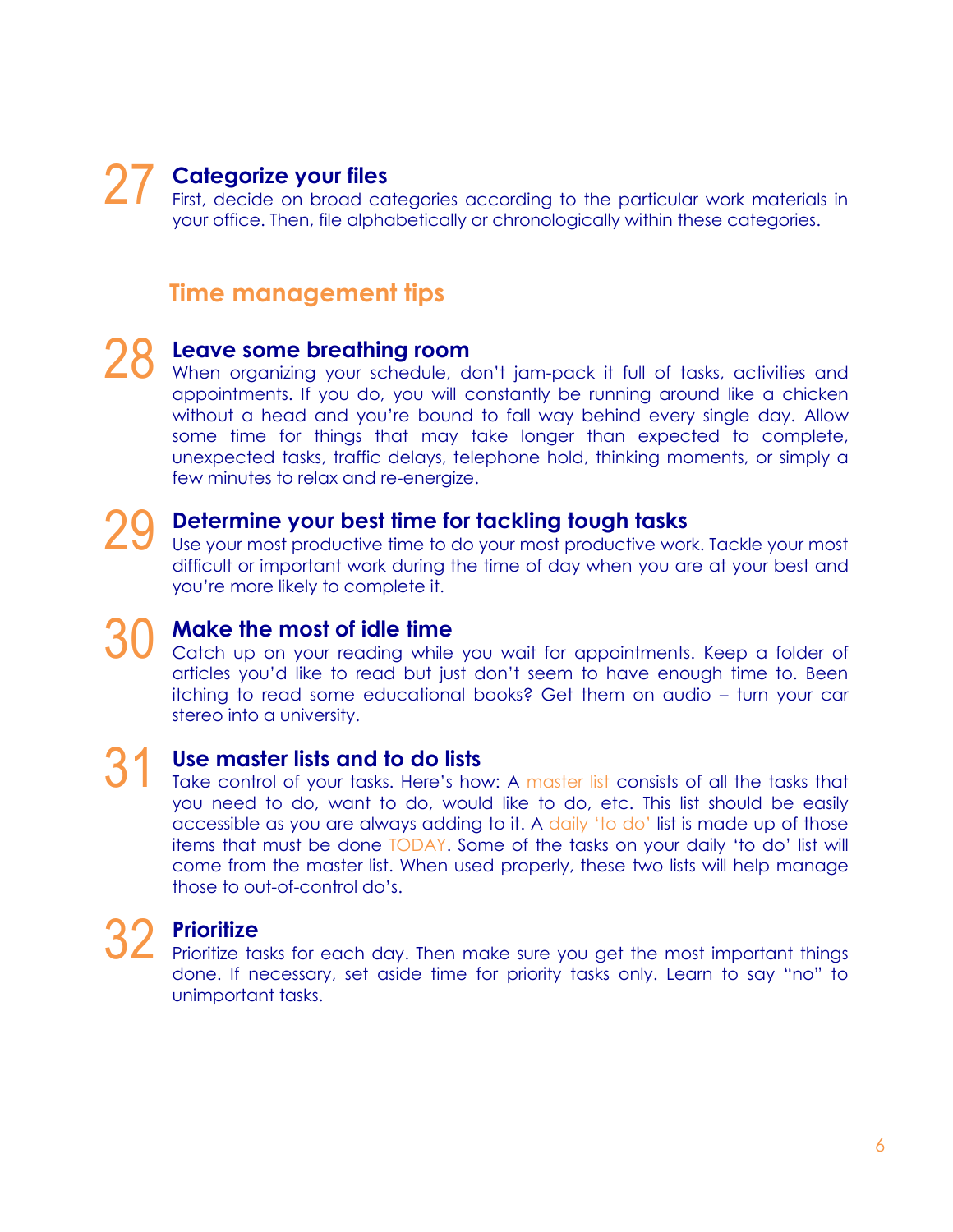# 33 **Divide and conquer**

If you're feeling overwhelmed, divide complex tasks into manageable sub-tasks. Planning a dinner party may feel like a tremendous amount of work, but if the steps are broken down into smaller segments like …

- 1. Make a list of people to invite;
- 2. Select invitations;
- 3. Mail invitations;
- 4. Plan party menu;
- 5. Shop for ingredients, etc.

Just start with one segment. Get it done. Then go to the next when you can. This is project management. Have a look at some of those big tasks on your to do list. Could they be broken down into small and manageable pieces?

# **Time management quick tips**

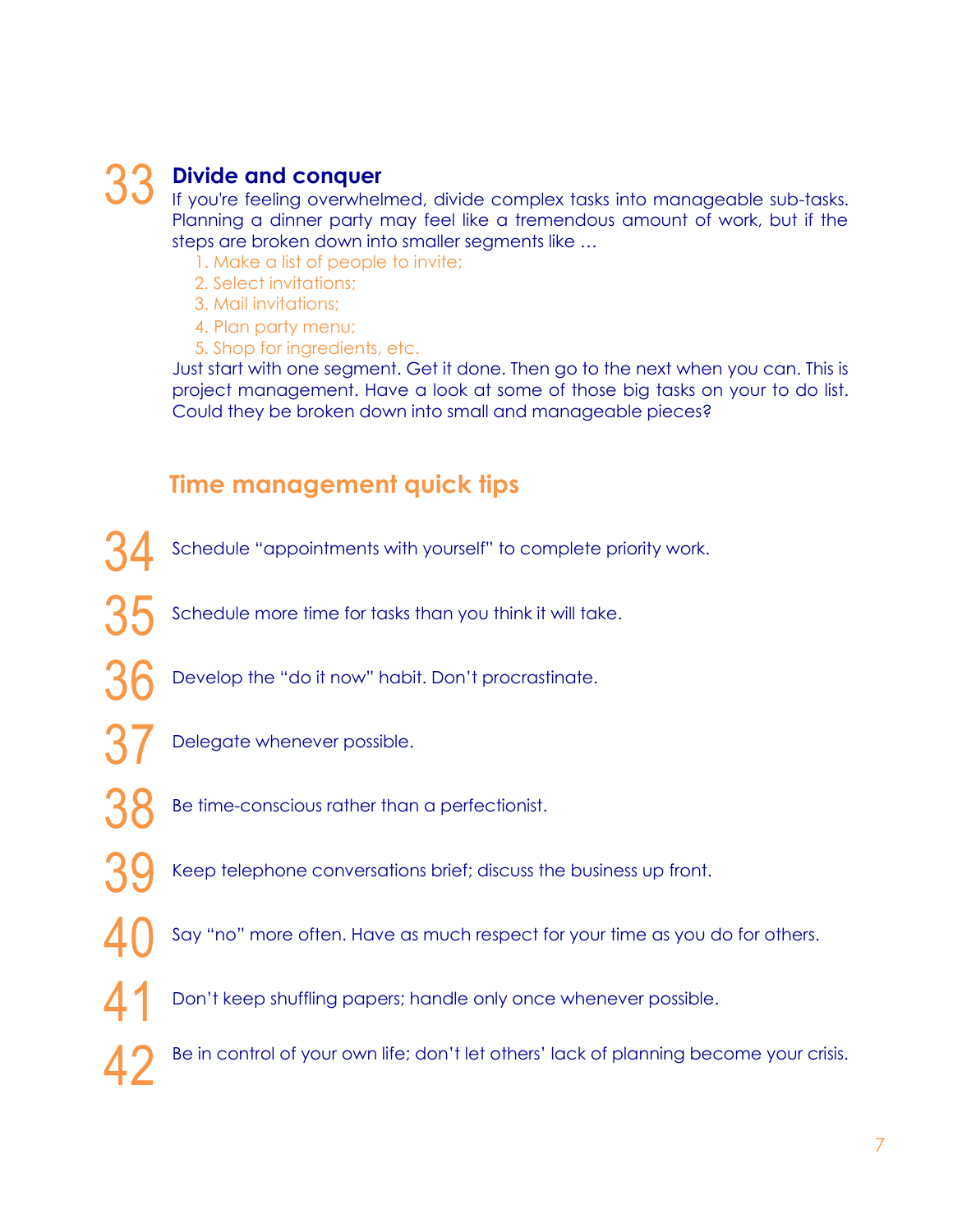When leaving a message for someone to call you back, indicate a convenient time to call.



Record the time you must leave when traveling to a distant appointment.

If you are distracted by items being dropped in your in-basket, move it from your desk.

Schedule specific amounts of time to review and dispense with your email.

47 Recognize you can't do everything. Work on the 20% that produces 80% of your results.

48 Manage stress by putting life into perspective, and not taking yourself too seriously.

# **Some good old advice**

49 **End each day on a good note** Save your easier tasks for the end of each day. You'll be able to complete them, and end each day on a positive and rewarding note.

50 **Continuously assess and improve** Get organized and stay organized with the many available products on the market today.

Being organized leaves your mind free for other things and allows plenty of time for all you want to do, so give these a try.

What have you got to lose?



Productivity Coaching & Organizing

georgina@smartworksinc.ca

403.615.4349

www.smartworksinc.ca

50 Simple Organizing Ideas© 2008 Smartworks! Enterprises Inc. All Rights Reserved